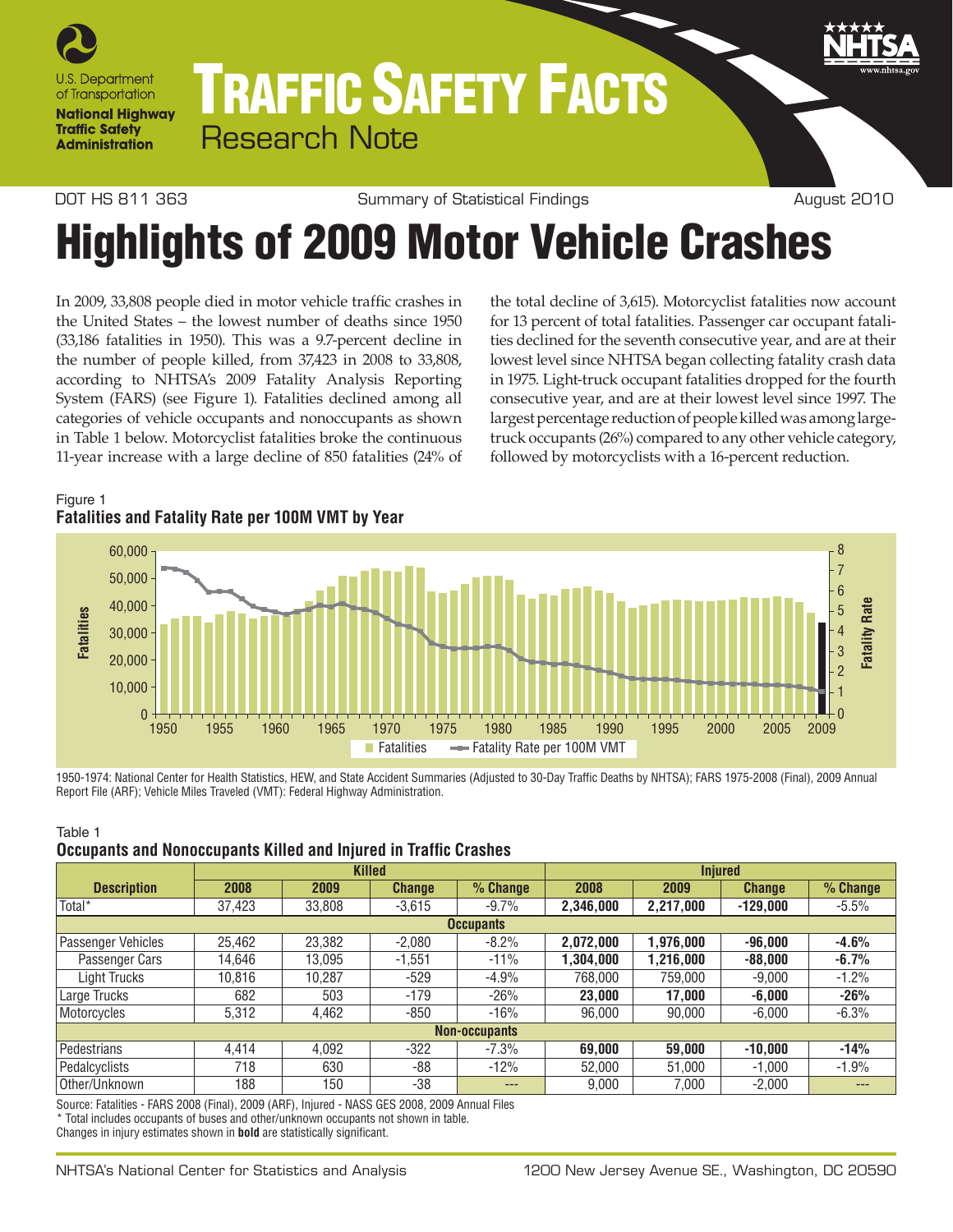In 2009, an estimated 2.22 million people were injured in motor vehicle traffic crashes, compared to 2.35 million in 2008. The estimated number of people injured in crashes is at its lowest point since NHTSA began estimating injury data in 1988. This constitutes the tenth consecutive yearly reduction in people injured (Figure 2). The number of people injured declined among all occupants and nonoccupants. The largest percentage reduction in people injured was among large-truck occupants (26%) compared to all other groups, followed by pedestrians (14%).

# Figure 2 **People Injured and Injury Rate per 100M VMT by Year**



Table 2 **Fatality and Injury Rates per 100 Million VMT**

|                                                                | 2008 | 2009 | <b>Change</b> | $%$ Change |
|----------------------------------------------------------------|------|------|---------------|------------|
| <b>Fatality Rate</b>                                           | 1.26 | 1.13 | $-0.13$       | $-10%$     |
| Injury Rate                                                    | 79   |      | -5            | $-6.3%$    |
| $\Omega$ . $\Gamma$ ADO OFO $\Gamma$ EUNIA UNIT IA 'LOOJO TUTY |      |      |               |            |

Source: FARS, GES, and FHWA VMT (April 2010 TVT)

The fatality rate per 100 million vehicle miles traveled (VMT) fell to a historic low of 1.13 in 2009 (Table 2). The overall injury rate also declined, by 6.3 percent. The 2009 rates are based on the latest (April 2010) Traffic Volume Trend (TVT) estimates from the Federal Highway Administration. Overall 2009 VMT increased by 0.2 percent from 2008 VMT – from 2,973,509 million to 2,979,321 million. VMT data will be updated when FHWA releases the 2009 Annual Highway Statistics later in fall 2010. It is important to note that in spite of a very slight increase in VMT between 2008 and 2009, there has been a steep decline in the number of fatalities. The reduction in total fatalities could be attributed to many factors such as the economy, unemployment, improvements in vehicle design, and highway safety programs.

## Table 3

# **Total and Alcohol-Impaired Driving Fatalities\***

|                                                                                                                                               | 2008   | 2009   | <b>Change</b> | % Change |  |  |  |  |  |
|-----------------------------------------------------------------------------------------------------------------------------------------------|--------|--------|---------------|----------|--|--|--|--|--|
| Total Fatalities                                                                                                                              | 37,423 | 33,808 | $-3,615$      | $-9.7%$  |  |  |  |  |  |
| Al Driving Fatalities                                                                                                                         | 11,711 | 10,839 | $-872$        | $-7.4%$  |  |  |  |  |  |
| <b>Alcohol-Impaired Drivers in Fatal Crashes by Vehicle Type</b>                                                                              |        |        |               |          |  |  |  |  |  |
| Passenger Car                                                                                                                                 | 4,679  | 4,242  | $-437$        | $-9.3%$  |  |  |  |  |  |
| Light Truck - Van                                                                                                                             | 337    | 296    | -41           | $-12%$   |  |  |  |  |  |
| Light Truck - SUV                                                                                                                             | 1,651  | 1,576  | $-75$         | $-4.5%$  |  |  |  |  |  |
| Light Truck - Pickup                                                                                                                          | 2,316  | 2,260  | -56           | $-2.4%$  |  |  |  |  |  |
| Motorcycles                                                                                                                                   | 1,561  | 1,314  | $-247$        | $-16%$   |  |  |  |  |  |
| Large Trucks                                                                                                                                  | 63     | 54     | -9            | $-14%$   |  |  |  |  |  |
| $P_{\text{out}}$ $\alpha$ , $EADP$ $\Omega$ $\Omega$ $\Omega$ $\beta$ $\Omega$ $\Omega$ $\Omega$ $\Omega$ $\Omega$ $\Omega$ $\Omega$ $\Omega$ |        |        |               |          |  |  |  |  |  |

Source: FARS 2008 (Final), 2009 (ARF) \* See definition in text.

Alcohol-impaired driving fatalities (fatalities in crashes involving a driver or motorcycle rider (operator) with a blood alcohol concentration of .08 grams per deciliter or greater) declined by 7.4 percent in 2009 (Table 3). The number of alcohol-impaired drivers in fatal crashes declined for all vehicle types. The largest decline was among riders of motorcycles (16%) followed by large trucks (14%).

## Table 4 **Number of Crashes, by Crash Type**

| <b>Crash Type</b>                       | 2008                | 2009      | <b>Change</b> | % Change |
|-----------------------------------------|---------------------|-----------|---------------|----------|
| <b>Fatal Crashes</b>                    | 34.172              | 30,797    | $-3,375$      | $-9.9%$  |
| Non-Fatal Crashes                       | 5,777,000           | 5,474,000 | $-303,000$    | $-5.2%$  |
| <b>Injury Crashes</b>                   | 1,630,000           | 1,517,000 | $-113,000$    | $-6.9%$  |
| Property-Damage-<br><b>Only Crashes</b> | 4,146,000 3,957,000 |           | $-189,000$    | $-4.6%$  |
| <b>Total Crashes</b>                    | 5,811,000           | 5,505,000 | $-306,000$    | $-5.3%$  |

Source: FARS 2008 (Final), 2009 (ARF)

Changes in non-fatal, injury, and property-damage-only crash estimates shown in **bold** are statistically significant.

The number of crashes, by crash type, is presented in Table 4. The largest decline was in fatal crashes, followed by injury crashes. The estimated declines in non-fatal, injury, and property-damage-only crashes are all statistically significant. Because FARS data is a census of fatal crashes no significance testing is required.



U.S. Department of Transportation **National Highway Traffic Safety Administration** 

This research note and other general information on highway traffic safety may be accessed by Internet users at: [www-nrd.](http://www-nrd.nhtsa.dot.gov/CATS/index.aspx) [nhtsa.dot.gov/CATS/index.aspx](http://www-nrd.nhtsa.dot.gov/CATS/index.aspx)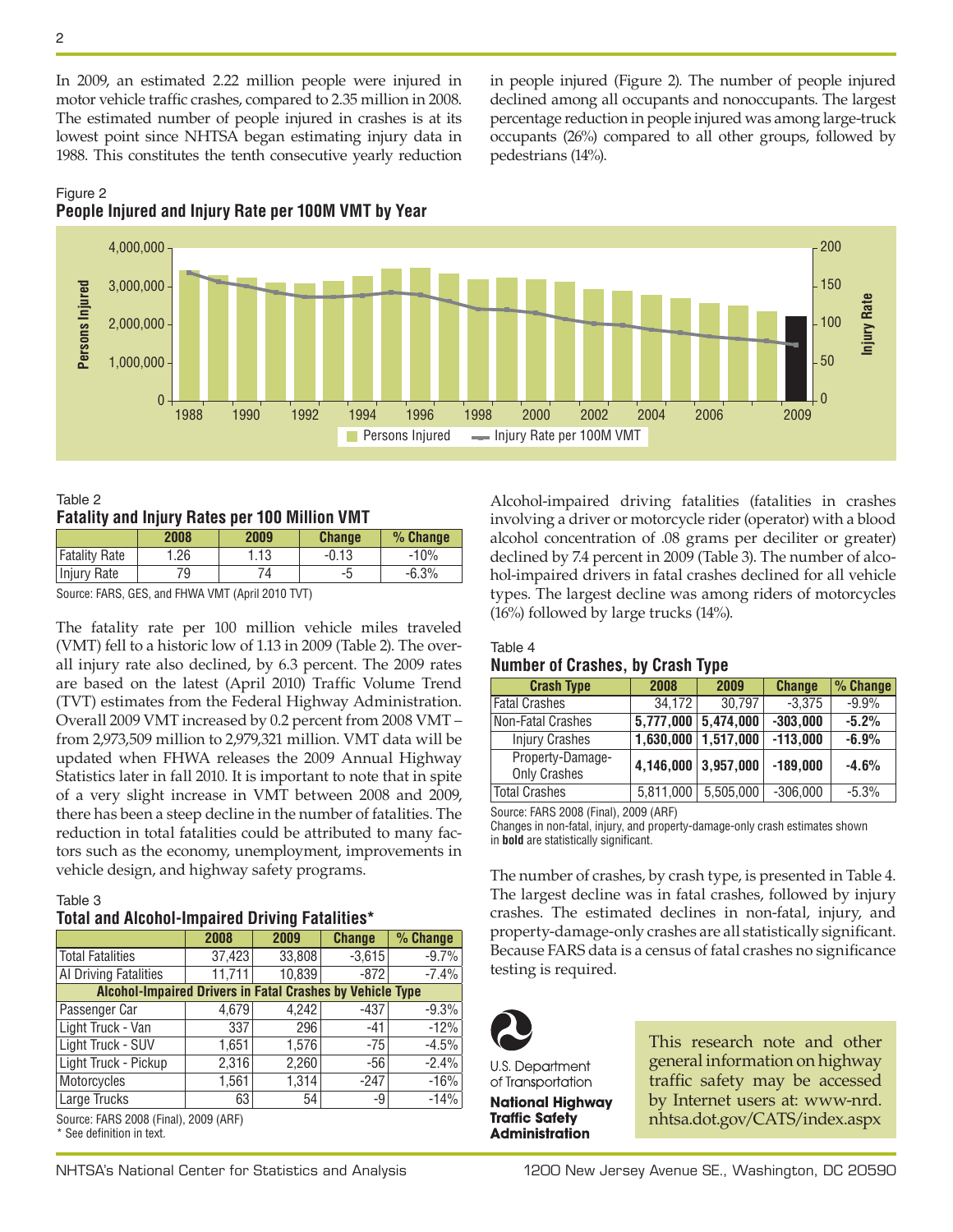#### Table 5 **Passenger Vehicle Occupant Fatalities, by Restraint Use and Time of Day**

|                           | 2008   |               | 2009   |               |               |          |
|---------------------------|--------|---------------|--------|---------------|---------------|----------|
| <b>Type</b>               | #      | $\frac{0}{0}$ | #      | $\frac{0}{0}$ | <b>Change</b> | % Change |
| <b>Fatalities</b>         | 25,462 | 100           | 23,382 | 100           | $-2,080$      | $-8.2%$  |
| <b>Restraint Used</b>     | 11,527 | 45            | 10,950 | 47            | $-577$        | $-5.0%$  |
| <b>Restraint Not Used</b> | 13,935 | 55            | 12,432 | 53            | $-1,503$      | $-11%$   |
| Day                       | 12,530 | 49            | 11,609 | 50            | $-921$        | $-7.4%$  |
| <b>Restraint Used</b>     | 6,868  | 55            | 6,488  | 56            | $-380$        | $-5.5%$  |
| <b>Restraint Not Used</b> | 5,662  | 45            | 5,121  | 44            | $-541$        | $-9.6%$  |
| <b>Night</b>              | 12,733 | 50            | 11,593 | 50            | $-1,140$      | $-9.0%$  |
| <b>Restraint Used</b>     | 4,564  | 36            | 4,370  | 38            | $-194$        | $-4.3%$  |
| <b>Restraint Not Used</b> | 8,169  | 64            | 7.223  | 62            | -946          | $-12%$   |

Source: FARS 2008 (Final), 2009 (ARF);

Day: 6 a.m. to 5:59 p.m.; Night: 6 p.m. to 5:59 a.m.; Total fatalities include those at unknown time of day; unknown restraint use has been distributed proportionally across known use.

Among fatally injured passenger vehicle occupants, more than half (53%) of those killed in 2009 were unrestrained (Table 5). Almost two-thirds (62%) of those occupants killed during the night were unrestrained, compared to 44 percent during the day.

### Table 6 **People Killed in Large-Truck Crashes**

| <b>Type</b>             | 2008  | 2009  | <b>Change</b> | % Change |
|-------------------------|-------|-------|---------------|----------|
| <b>Truck Occupants</b>  | 682   | 503   | $-179$        | $-26%$   |
| Single-vehicle          | 430   | 337   | -93           | $-22%$   |
| Multivehicle            | 252   | 166   | -86           | $-34%$   |
| Other Vehicle Occupants | 3,151 | 2,551 | $-600$        | $-19%$   |
| <b>Nonoccupants</b>     | 412   | 326   | -86           | $-21%$   |
| Total                   | 4.245 | 3,380 | $-865$        | $-20%$   |

Source: FARS 2008 (Final), 2009 (ARF)

There was a 20-percent reduction in fatalities in crashes involving large trucks (Table 6), from 4,245 in 2008 down to 3,380 in 2009. This decrease of 865 fatalities is due primarily to the 600 fewer fatalities of occupants of other vehicles in these crashes.

#### Table 7

#### **People Killed in Motor Vehicle Traffic Crashes, by Roadway Function Class, Roadway Departure, and Relation to Junction**

|                               | 2008<br>2009 |        | <b>Change</b> | % Change |  |  |  |  |  |
|-------------------------------|--------------|--------|---------------|----------|--|--|--|--|--|
| Total                         | 37,423       | 33,808 | $-3,615$      | $-9.7%$  |  |  |  |  |  |
| <b>Roadway Function Class</b> |              |        |               |          |  |  |  |  |  |
| Rural                         | 20,987       | 19,259 | $-1,728$      | $-8.2%$  |  |  |  |  |  |
| Urban                         | 16.218       | 14.341 | $-1.877$      | $-12%$   |  |  |  |  |  |
| <b>Roadway Departure*</b>     |              |        |               |          |  |  |  |  |  |
| Roadway Departure             | 19,878       | 18,087 | $-1,791$      | $-9.0%$  |  |  |  |  |  |
| <b>Relation to Junction</b>   |              |        |               |          |  |  |  |  |  |
| Intersection*                 | 7,809        | 7.043  | $-766$        | $-9.8%$  |  |  |  |  |  |
|                               |              |        |               |          |  |  |  |  |  |

Source: FARS 2008 (Final), 2009 (ARF) \*See definitions in text.

Fatalities in rural crashes declined by 8.2 percent (Table 7); those in urban crashes by slightly more, 12 percent. Roadway departure crashes declined by 9 percent and intersection crashes declined by 9.8 percent. Following are the defini-

tions used for roadway departure and intersection crashes as defined by FHWA.

*Roadway Departure Crash: A non-intersection crash in which a vehicle crosses an edge line, a centerline, or leaves the traveled way. Includes intersections at interchange areas.* 

*Types of Crashes Fitting the Definition: Non-intersection fatal crashes in which the first event for at least one of the involved vehicles was: ran-off-road (right or left); crossed the centerline or median; went airborne; or hit a fixed object.*

*Intersection: Non-interchange—intersection or intersection-related.*

Table 8 compares the total number of fatalities, as well as the number and percentage of alcohol-impaired driving fatalities, for 2008 and 2009, the change in the number of total and alcohol-impaired driving fatalities, and the percentage change for each State, the District of Columbia, and Puerto Rico. Forty-one States, the District of Columbia, and Puerto Rico had reductions in the number of fatalities. Five States had reductions of over 200 fatalities, led by Florida with 422 fewer fatalities in 2009 than in 2008. Texas (-405), California (-353), Pennsylvania (-212), and Georgia (-211) were the other States with more than 200 fewer fatalities in 2009. An additional 7 States had more than 100 fewer fatalities in 2009. Connecticut (-26%), Nevada (-25%), and New Hampshire (-20%) had 20 or more percentage-point reductions. An additional 16 States and the District of Columbia had reductions of 10 or more percentage points. Nine States saw increases in overall fatalities. Four States had increases of 10 or more fatalities: North Dakota (+36), Rhode Island (+18), Nebraska (+15), and South Dakota (+10). The other 5 States had fewer than 10 fatalities.

Nationwide, about one-third (32%) of the total fatalities were in alcohol-impaired-driving crashes. Thirty-three States and Puerto Rico saw declines in the number of alcohol-impaireddriving fatalities. Only Florida had more than 100 fewer alcohol-impaired-driving fatalities in 2009 (-117). Seventeen States and the District of Columbia saw increases in alcoholimpaired-driving fatalities ranging from 1 to 23 fatalities.

Additional State-level data is available at NCSA's State Traffic Safety Information (STSI) Web site, which can be accessed at: [http://www-nrd.nhtsa.dot.gov/departments/nrd-30/ncsa/](http://www-nrd.nhtsa.dot.gov/departments/nrd-30/ncsa/STSI/USA WEB REPORT.HTM) [STSI/USA%20WEB%20REPORT.HTM.](http://www-nrd.nhtsa.dot.gov/departments/nrd-30/ncsa/STSI/USA WEB REPORT.HTM)

NHTSA's Fatality Analysis Reporting System (FARS) is a census of all crashes of motor vehicles traveling on public roadways in which a person died within 30 days of the crash. Data for the National Automotive Sampling System (NASS) General Estimates System (GES) comes from a nationally representative sample of police-reported motor vehicle crashes of all types, from property-damage-only to fatal.

The information in this Research Note represents only major findings from the 2009 FARS and GES files. Additional information and details will be available at a later date. Internet users may access this Research Note and other general information on traffic safety at: <http://www-nrd.nhtsa.dot.gov/cats/index.aspx>.